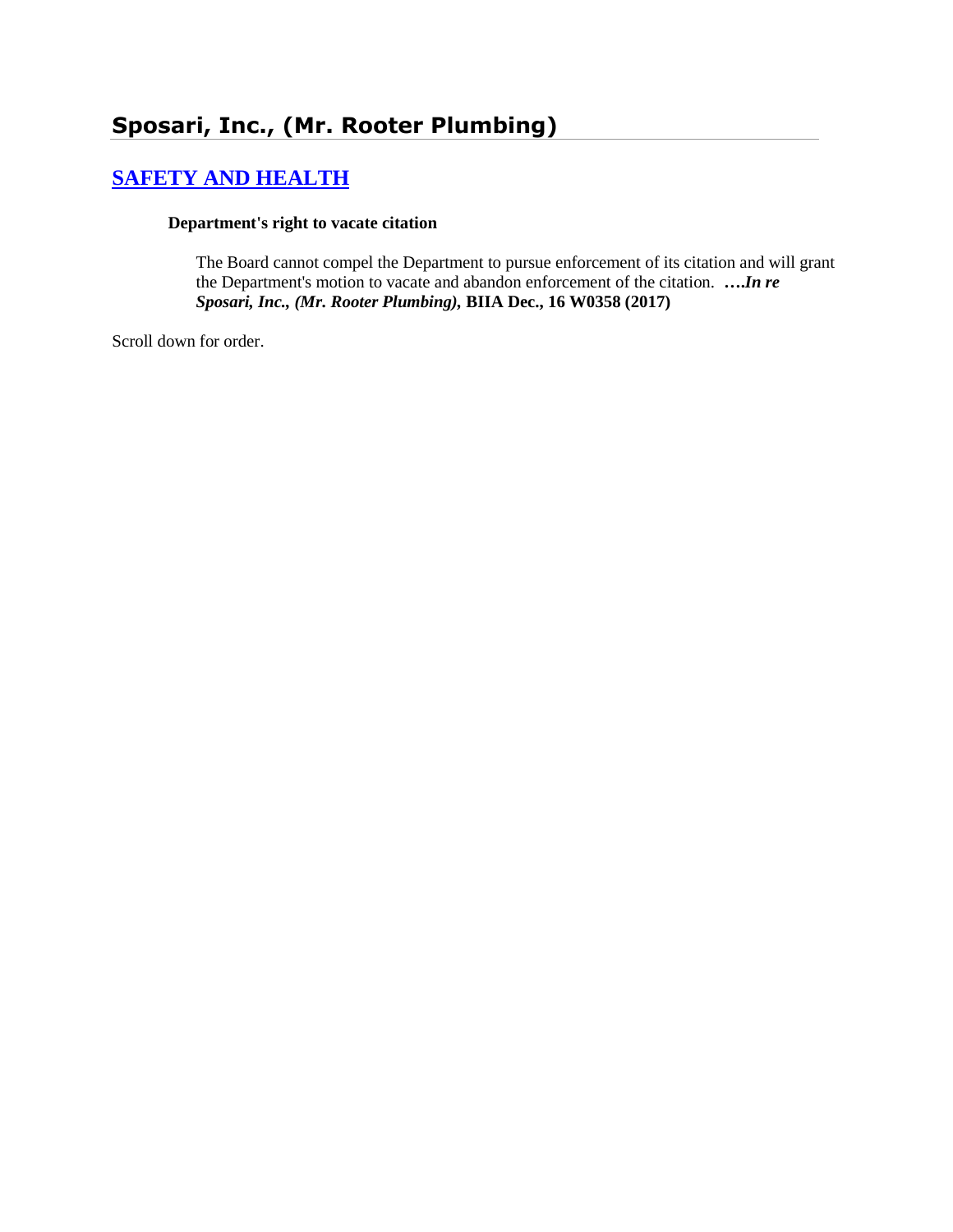#### **BEFORE THE BOARD OF INDUSTRIAL INSURANCE APPEALS STATE OF WASHINGTON**

**) )**

**)**

#### **IN RE: SPOSARI INC., DBA MR. ROOTER PLUMBING**

#### **DOCKET NO. 16 W0358**

#### **) DECISION AND ORDER GRANTING CITATION & NOTICE NO. 317940256 ) DEPARTMENT'S MOTION TO VACATE**

Corrective Notice of Redetermination No. 317940256 affirmed the Department's original citation alleging one serious violation and assessing a monetary penalty against the employer that timely filed this appeal. At a hearing held on March 27, 2017, the Department moved to vacate its order. Our industrial appeals judge denied the motion, and instead issued a Proposed Decision Order vacating the Corrective Notice because the Department failed to present evidence when due. The Department filed a Petition for Review and argues that it was error to deny its motion to vacate. We agree, and grant the Department's motion to vacate.

### **DISCUSSION**

The Department, as the party with the burden of proof in appeals under the Washington Safety and Health Act, can move to vacate a citation in its entirety.<sup>1</sup> Although the Department does not have the power to unilaterally modify the underlying citation,<sup>2</sup> the Department maintains the discretion to request an order vacating all, or a portion of, its citation. The Board lacks statutory authority to deny the Department the ability to choose to not prosecute an appeal of its citations. The Department cannot be compelled to pursue the enforcement of its citation, and it was error not to grant its motion to vacate the citation.

### **DECISION**

The employer, Sposari, Inc., dba Mr. Rooter Plumbing Services, filed an appeal with the Board of Industrial Insurance Appeals on December 30, 2016, from Corrective Notice of Redetermination No. 317940256, issued by the Department on December 21, 2016. On March 27, 2017, the

l *See*, RCW 4.56.120.

*See*, *Erection Company v. Department of Labor & Indus.*, 121 Wn.2d 513 (1993).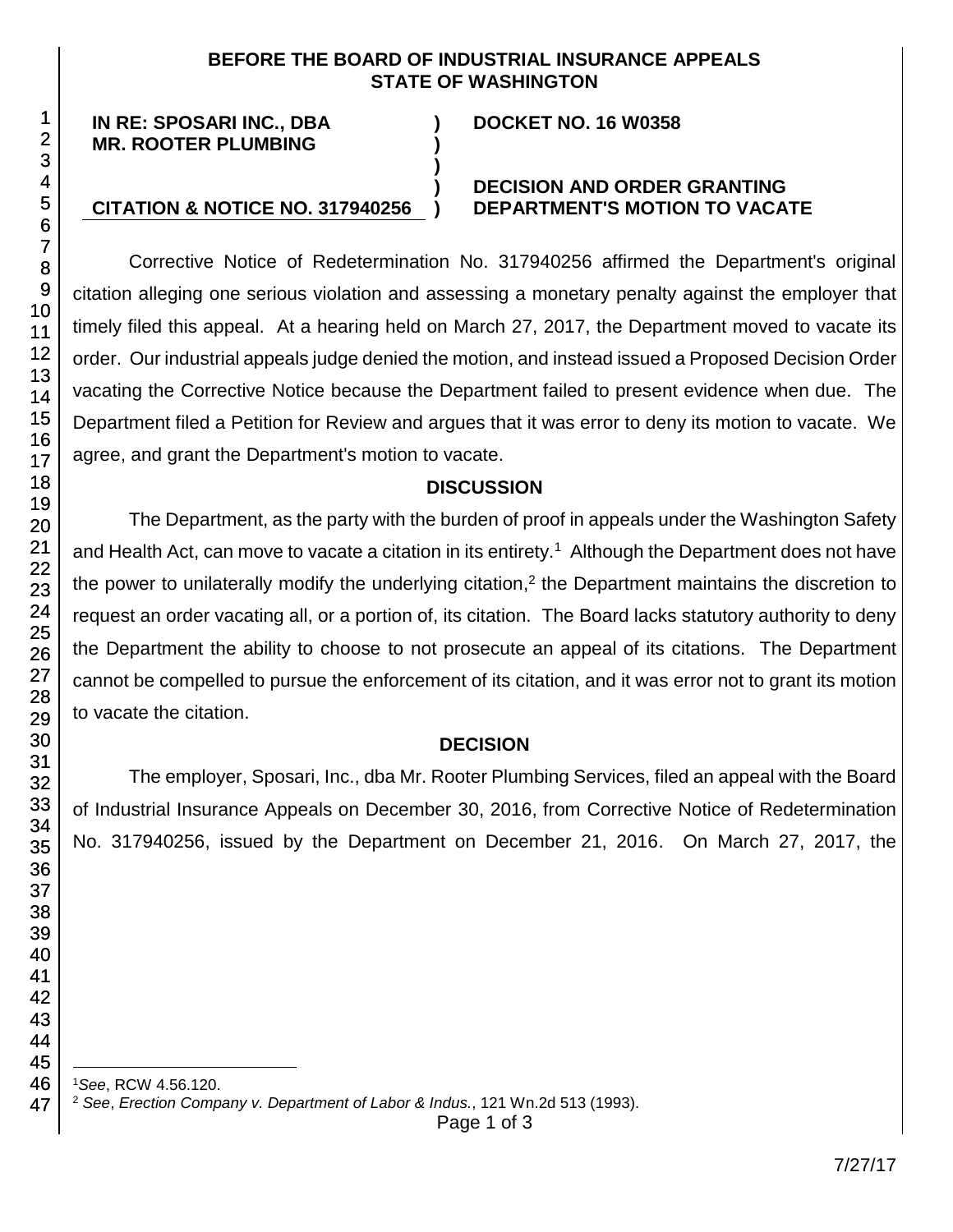Department moved to vacate the citation. The Department's motion to vacate is granted, and Corrective Notice of Redetermination No. 317940256 is vacated.

Dated: July 27, 2017.

BOARD OF INDUSTRIAL INSURANCE APPEALS<br>
UNDA L. WILLIAMS, Chairperson FRANK E. FENNERTY, JR., Member<br>FRANK E. FENNERTY, JR., Member<br>JAGK S. ENG, Member S. ENG, Member